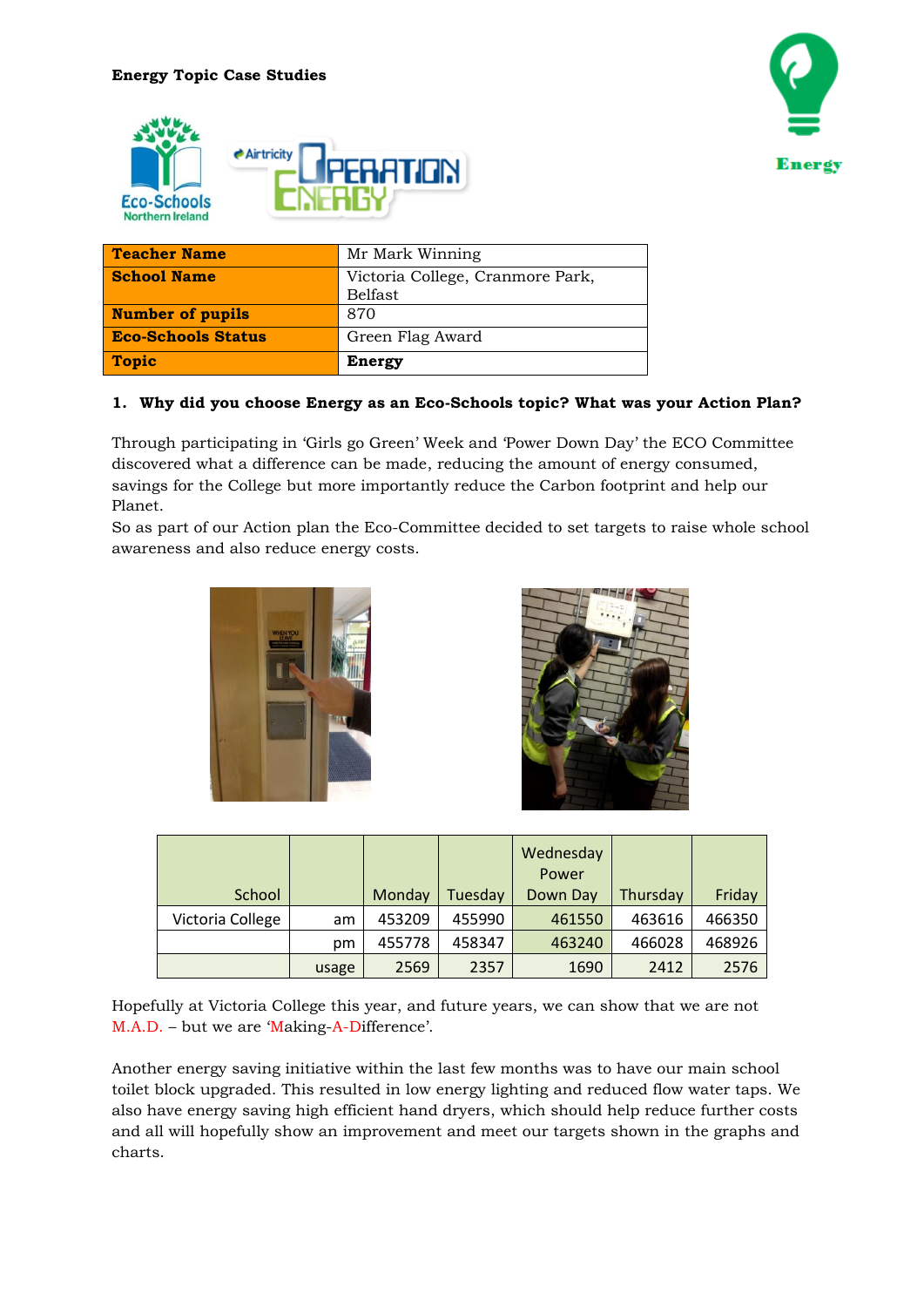#### **2. How do you integrate Energy into the curriculum? [www.operation-energy.com](http://www.operation-energy.com/)**

The Climate Change Summit on 14th February 2013 at Parliament Buildings was an ideal opportunity to raise the profile of the Climate Change topic in school. The event included speeches, presentations and an exhibition area focused on the Climate Change topic. Francesca, Caitlin, Krissy, Katie and Gina presented information on their research into the impacts of climate change in the USA. The event also included a question and answers session with the Minister for the Environment; a presentation from the new International Eco-Schools Coordinator; announcement of results from the Eco-Schools World Days of Action Operation Energy Power Down Day; and the launch of new Climate Change Resources for Key Stage 3 age pupils.



Brid Conneely, International Eco-Schools Coordinator; Mr Tony Wilcox, Chairman TIDY Northern Ireland, presenting the Climate Change Summit certificate to Francesca, Caitlin, Krissy, Katie and Gina from Victoria College.

Within their presentation the girls outlined how Climate change is affecting many areas of society in the United States and the impact on some of the necessities of everyday life water, energy, food and health.

Caitlin described how to cut fossil fuel emissions? One way is to consume less. Another is to develop new types of fuel that will not harm the environment. 'Did you know that the carbon footprint of U.S. households is about 5 times greater than the global average? In the United States research has shown that new technology - renewable energy sources like wind, solar, and geo-thermal power can provide almost all of the primary energy demand.'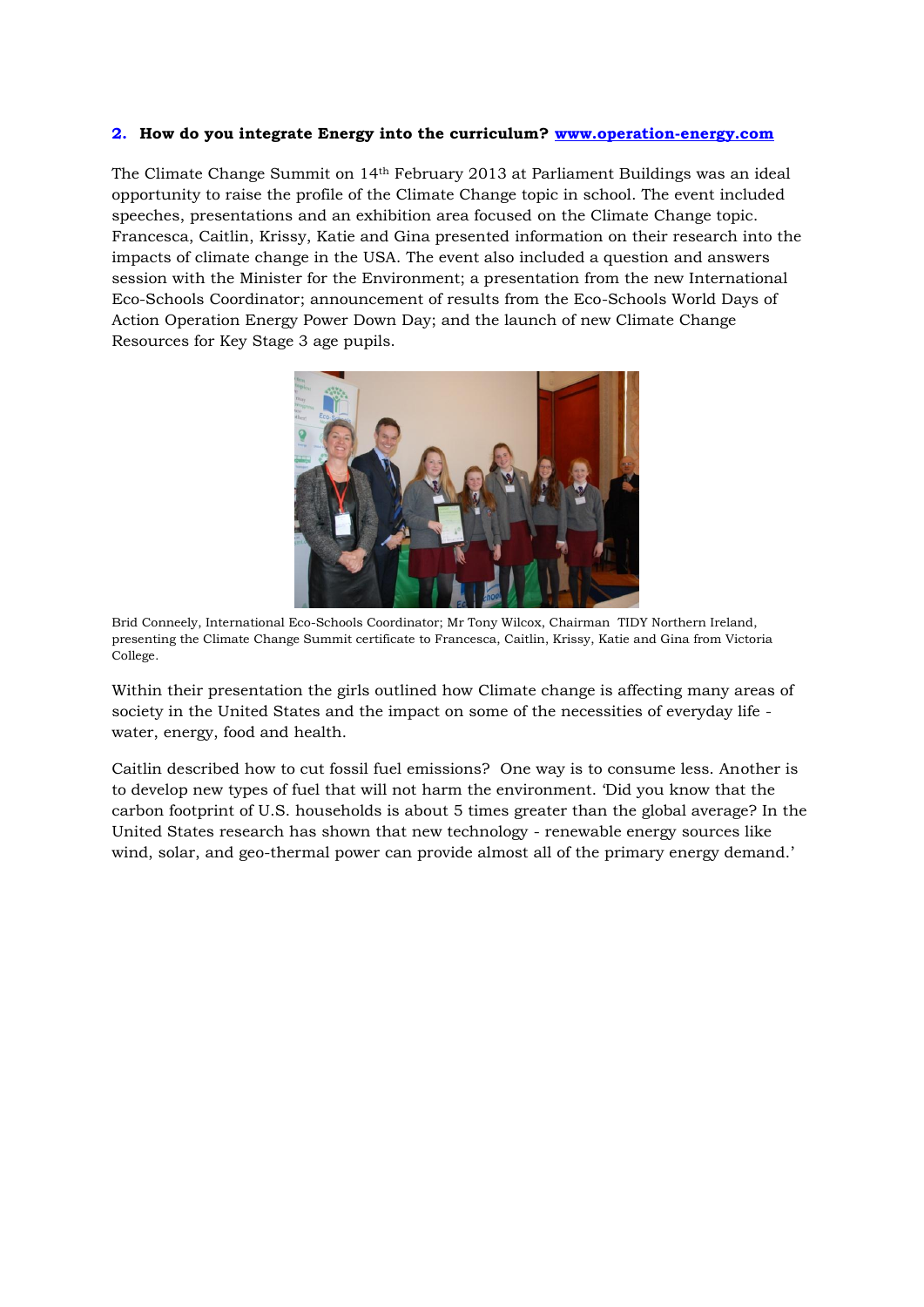# **ENERGY**

- Fossil Fuels are the primary cause of global warming.
- · 87% of US greenhouse gases coming from energy production and **USA**
- Coal-fired power plants single largest source of pollution
- Carbon footprint of US households is five times greater than the global average
- US households single most important action is to drive less.





Climate Change Video <https://vimeo.com/72777507>



## **3. How do you co-ordinate with other teachers to ensure a whole school approach?**

Our Eco-Committee team members include Heads of Department, Coordinators, School Grounds Manager and Estate Staff, Eco Prefects, Eco-Council and Green Officers. Over 20 people form the Eco-committee and are representative of the whole school community. Environmental education and action are evident in Curriculum work in many departments within school including Technology, Geography, Art & Design and Languages. Newsletters and display boards and the school website keep the school community up to date with ongoing activities and developments.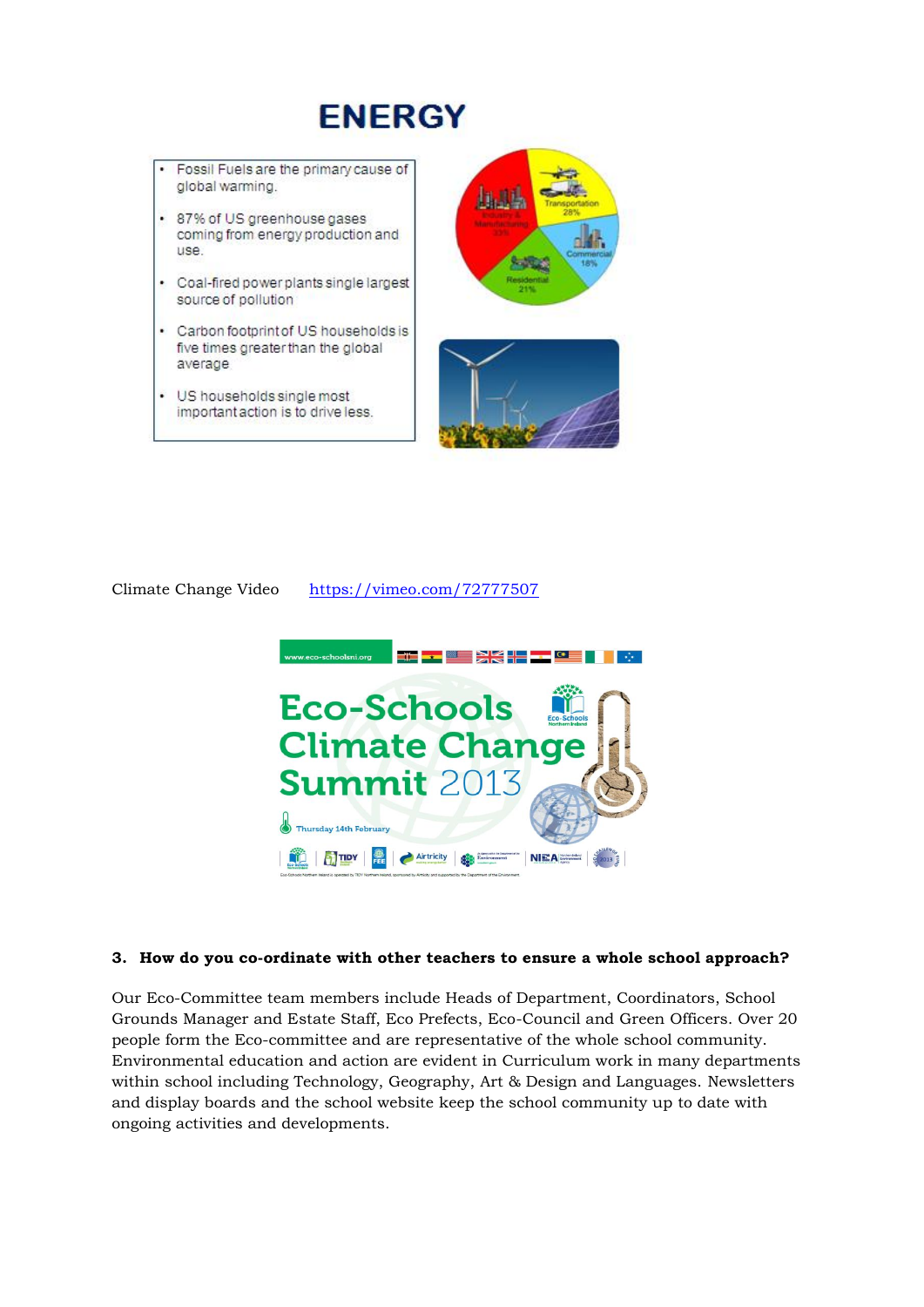# **4. How did you encourage pupil participation? How did they have ownership of the project?**

Our new Eco-Committee, which is made up of elected and appointed Eco Prefects and 'Green Officers' represent all Years within school, they take on the responsibility on monitoring their own form room and also classrooms throughout the day. New Rota sheets are compiled and completed on a weekly basis with energy 'high use' rooms identified and acted upon.

- The Eco-Prefects took an Assembly on the 'impact of our actions', minimising consumption and turning off lights and computers.
- They hoped that this would raise awareness of energy waste and encourage all staff and pupils to switch off lights, computers and inter-active whiteboards and any other electrical appliances when not in use.
- These targets were then to be monitored by taking meter readings and comparing these with last year and then setting targets for the incoming year.
- These statistics were then taken by Aisha (ECO-Committee mathematician) and converted to bar and pie graphs which provide a visual stimulus and displayed in the main foyer. (see enclosed). The graphs are something tangible which will enable us to monitor and evaluate our progress in terms of reducing energy usage.

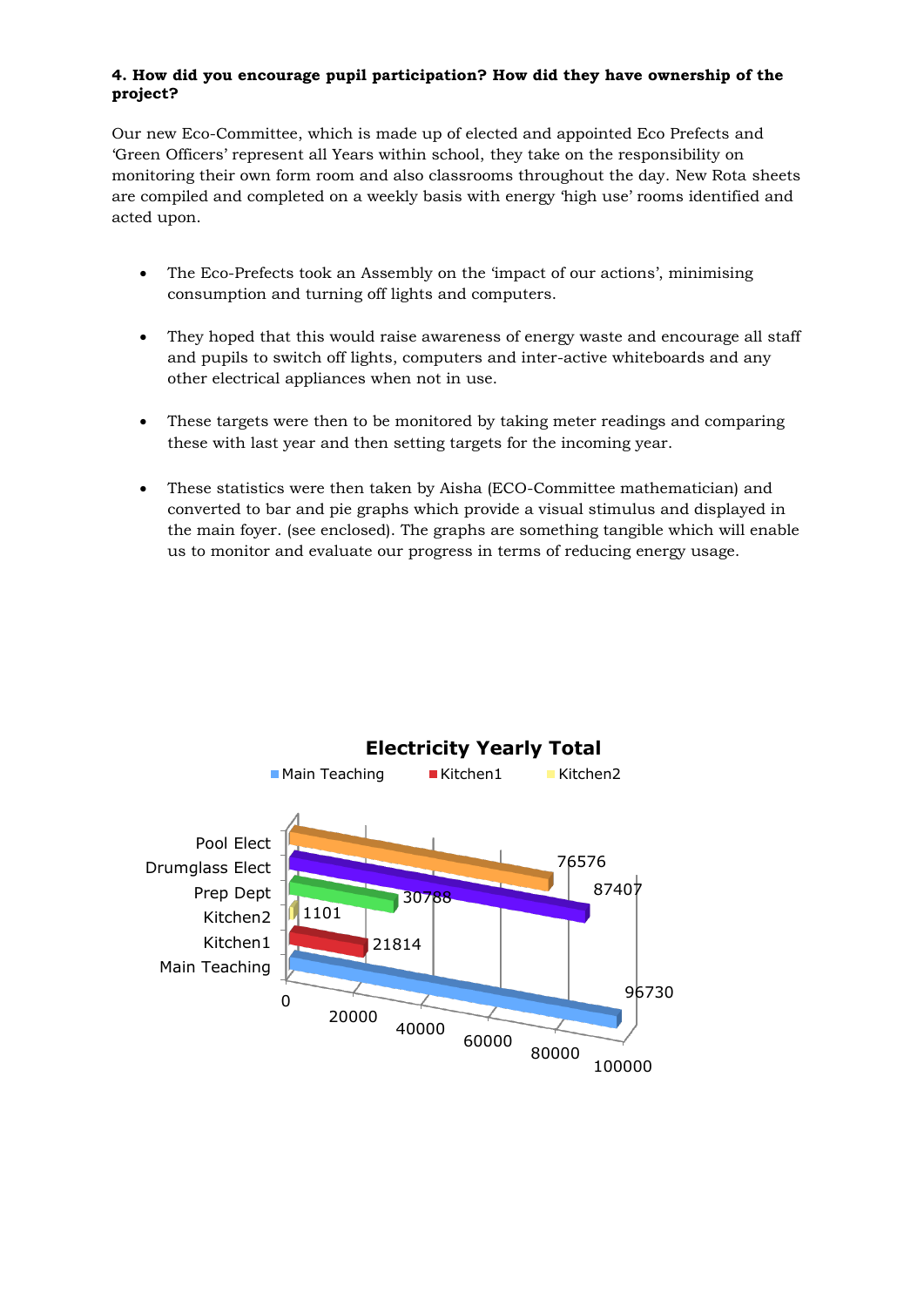The Eco-Committee meet every week throughout the school year to discuss their 'Green Issues' which they identified in their environmental review, and put in place an Action Plan and have monitored and evaluated on an on-going basis. They have raised whole school awareness by holding Assemblies talking to staff and their peers. Their work has been immense and they have tried to be involved in all ten topics suggested by Eco-Schools. They have been self-led/driven and have worked as a Committee, giving up their lunchtimes to carry out their discussions and debates.

# **5. How did pupils/whole school benefit from this project?**

The Eco-committee have raised whole school awareness in identifying 'Recycling' & 'Energy reduction' as main topics and have introduced new bins in and out of school and we now find ourselves in a lucky position of being paid for what we recycle whereas previously we had to pay for its removal. They have been involved in drawing up graphs and charts and setting monthly targets for next year which will be compared with previous years in order to monitor and evaluate to ensure that we are kept on track and reduce consumption levels and thereby save costs to the school budget.



Victoria college pupils being presented with the Airtricity and Eco-Schools Eco-committee of the Year Award by Anne Hayes, Department of Environment; Frank Mitchell Event Compere, Carmel Fyfe, Eco-Schools Manager;

Through participating in several initiatives such as Climate Week UK, Climate Change Summit at Stormont, Girls go Green Week', 'Power Down Day' and 'Photo Essay' the Eco Committee discovered what a difference can be made by highlighting concerns for our future, changing the mind-set of young people and making sure the message goes home and out to the local community.

We were delighted that the work of our Eco Committee was recognised by being awarded 'The Best Kept School' in Belfast, Eco-committee of the Year at the Airtricity and Eco-Schools Global Wind awards, Winners of the Belfast Environmentally Efficient School Competition and also our 1st Green Flag Award.

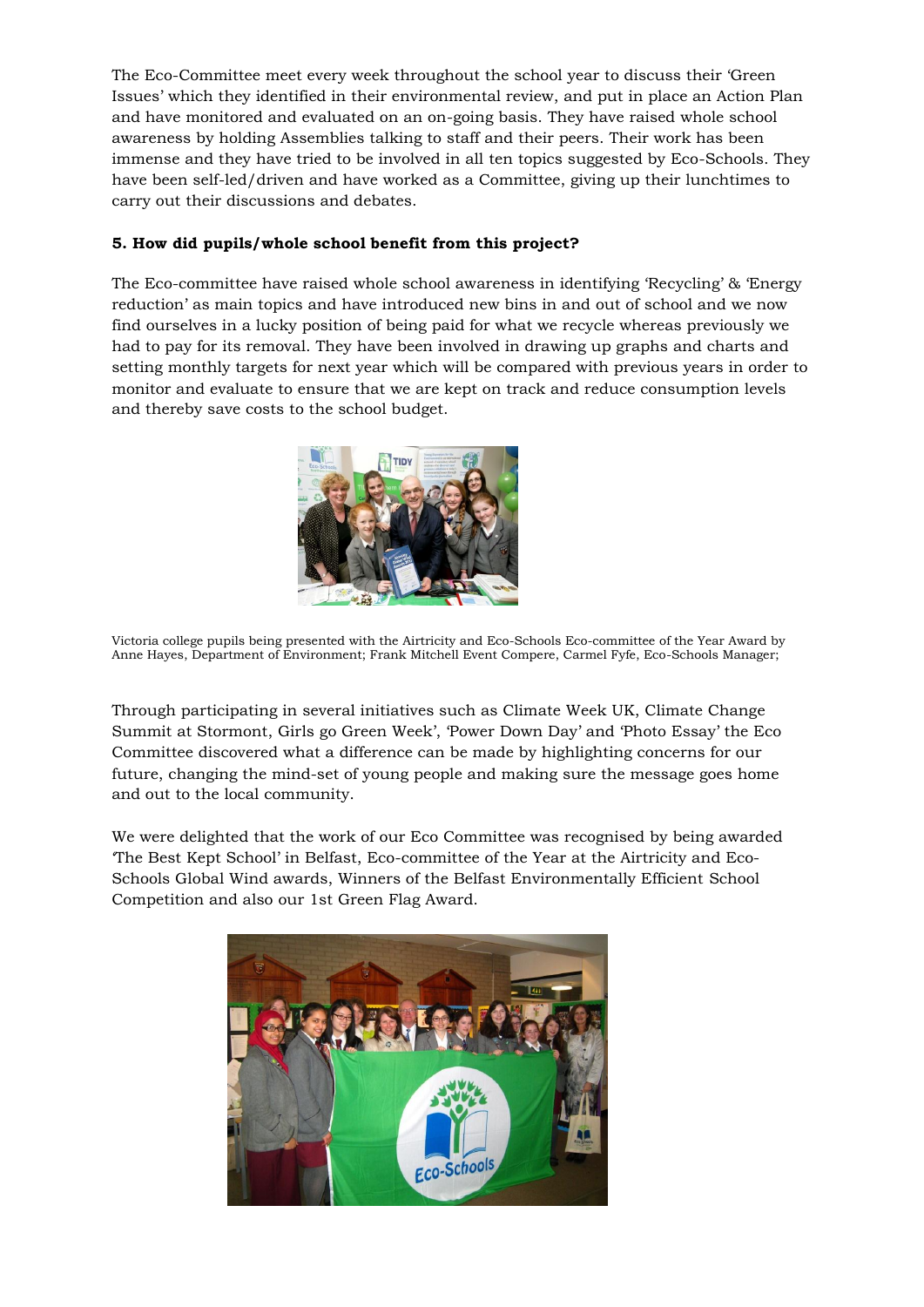## **6. Did you receive any support or resources from parents, staff or outside agencies? Did you have to source any funding?**

Winning the Belfast City Council BEE's Competition the pupils submitted an environmental review of the school describing the environmental problems in school. At the awards event in Belfast City Hall pupils outlined how waste reduction and recycling action including how recycling bins are to be placed in every classroom: To inform the entire school community the team of Chelsea, Jade, Nicole Shields and Nicole Haffey produced a video to explain the use of bins and encourage recycling.

Wrigley's Litter Less Competition – Funding to make school a greener place, increase awareness and obtains funding for bigger projects.

# **7. Did you encounter any problems and, if so, how did you overcome them?**

In College at the moment we have the one heating system, which is old and inefficient. There are new decentralized heating systems going into Technology, Modern Languages, Boarding and our Preparatory Department. These will have modern efficient boiler/burners, which will hopefully show a reduction in gas, electricity and water usage; using our graphs we can check these. Further down the line we are hoping to have Actuators installed throughout the main school building which will facilitate the zoning of heating and thereby make further savings and reduce are carbon footprint.

## **8. Has doing this topic driven other Eco-Schools ideas? What are your future plans regarding Eco-Schools?**

Cleanup of our school grounds, participation in Litter Picking using 'Litter Patrols' in school and also a 'A Big Spring Clean Up' in Drumglass Park in Belfast.





We plan to set up a partnership with a school in China and to share our Eco experience with them. We will aim to further reduce the carbon footprint in school and to involve the local community in future actions.

# **10. How did you use Operation Energy [\(www.operation-energy.com\)](http://www.operation-energy.com/) to help you with the Energy topic?**